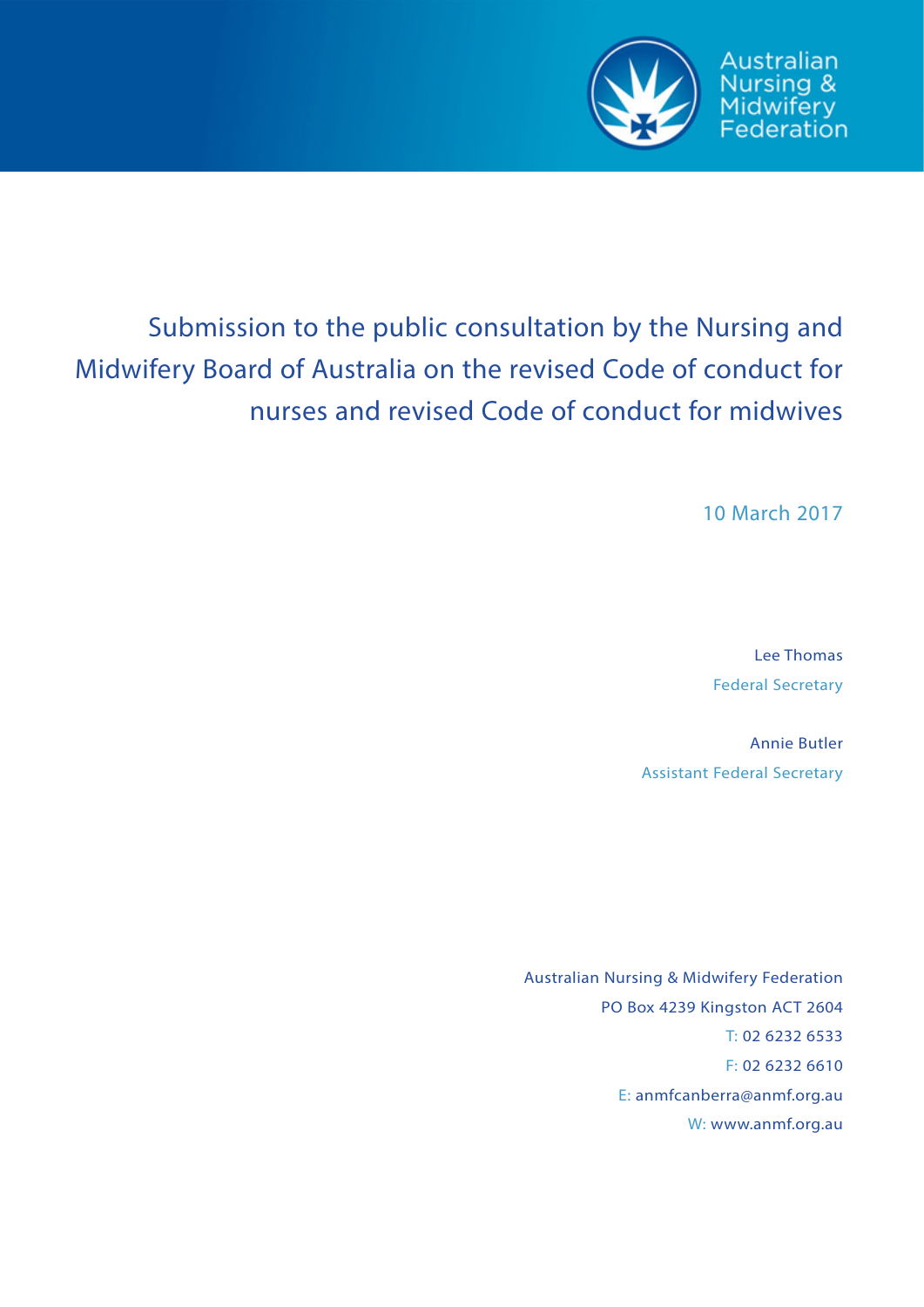## Introduction

Established in 1924, the Australian Nursing and Midwifery Federation (ANMF) is the largest professional and industrial organisation in Australia for nurses, midwives and assistants in nursing, with Branches in each State and Territory of Australia. The core business of the ANMF is the professional and industrial representation of our members and the professions of nursing and midwifery.

With a membership which now stands at over 258,000 nurses, midwives and assistants in nursing, our members are employed across all urban, rural and remote locations, in both the public and private health and aged care sectors.

Currently, the ANMF represents the largest number of midwives in the country, with over 20,000 members registered as midwives. This is almost two thirds of all registered midwives in Australia, according to the total number of 32,817 shown in the December 2016 statistics for the Nursing and Midwifery Board of Australia (NMBA)<sup>i</sup>.

The ANMF takes a leadership role for the nursing and midwifery professions by participating in the development of policy relating to: nursing and midwifery practice, professionalism, regulation, education, training, workforce, and socio-economic welfare; health and aged care, community services, veterans' affairs, workplace health and safety, industrial relations, social justice, human rights, immigration, foreign affairs and law reform.

The ANMF welcomes the opportunity to provide response to this consultation on the revised Code of conduct for nurses and Code of conduct for midwives. Our feedback is provided against the questions posed in the consultation document for both the Code of conduct for Nurses and for the Code of conduct for Midwives.

# Questions for consideration

# **1. Do the seven principles and the content of the Codes reflect the conduct required of nurses/midwives?**

The ANMF supports the seven principles presented within the Codes of conduct, however we do have a number of additions and adjustments which are outlined below.

While the ANMF supports the identified principles for the Codes of conduct as presented in the consultation document, we would like the NMBA to consider combining the Codes of Conduct and the Codes of Ethics for the professions into one document, just as the Professional Boundaries document has been incorporated within the Codes of Conduct document. There is an extensive number of regulatory documents that nurses and midwives need to read and consider in order to safely undertake their day to day practice. It thereby makes sense to streamline their professional reference material by combining the Codes into one document.<sup>ii</sup>. Should this recommendation be supported, the ANMF is happy to work with the NMBA and the other professional bodies holding co-copyright of the Code of Ethics to combine the co-badged Code of Ethics and the Code of Conduct documents.

i http://www.nursingmidwiferyboard.gov.au/About/Statistics.aspx ii https://www.nmc.org.uk/standards/code/read-the-code-online/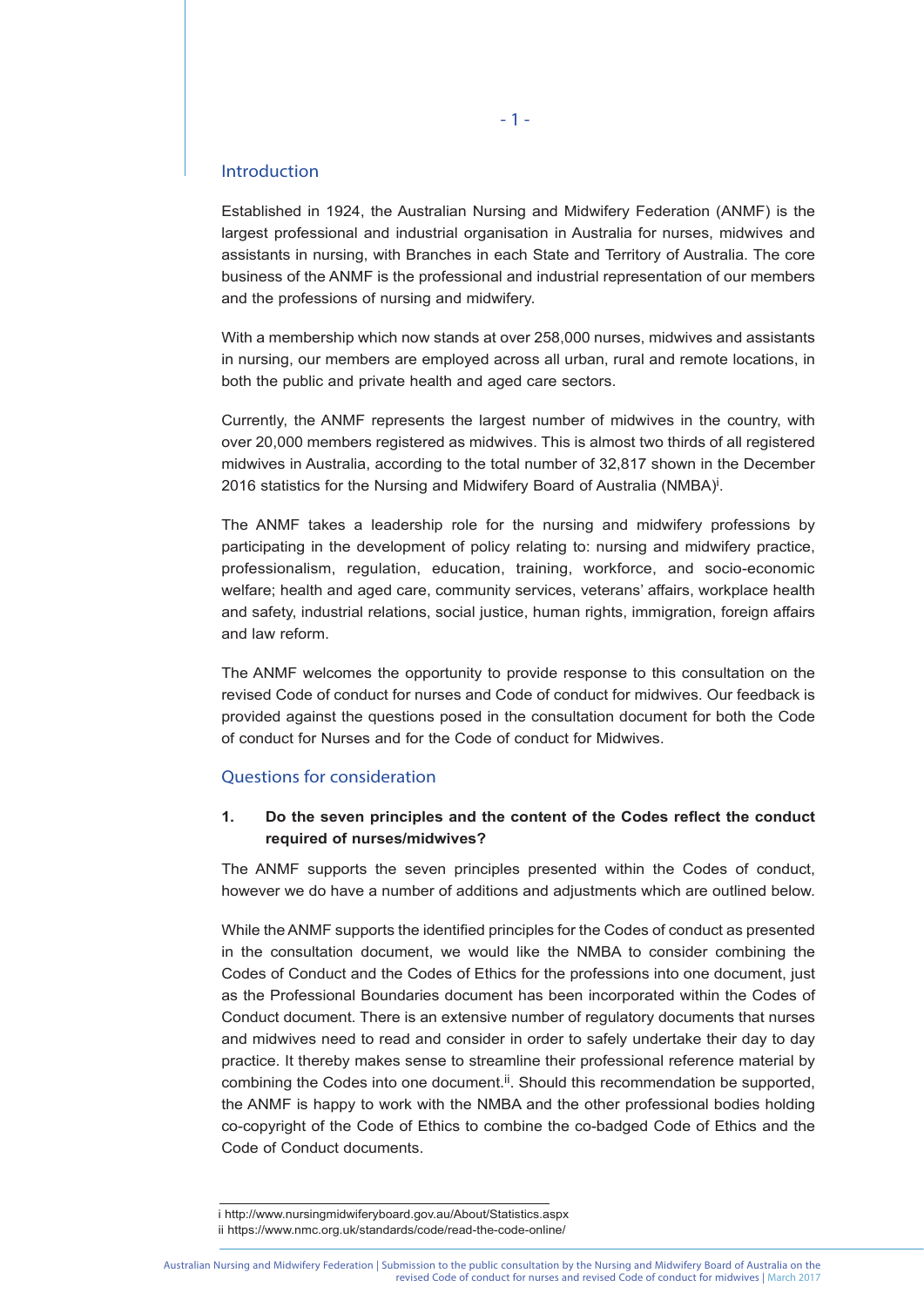# **2. Is information in the Code/s presented clearly?**

Overall the information provided in the Code/s is presented clearly and is easy to understand. The ANMF provides the following recommendations for amendments throughout the document to improve the readability and understanding of the information presented in the Code/s:

| Page           | Content                                                                                                                                                                                                                                                                                                                                                                                                                                                                                                                                                                                                                                                                                                                |
|----------------|------------------------------------------------------------------------------------------------------------------------------------------------------------------------------------------------------------------------------------------------------------------------------------------------------------------------------------------------------------------------------------------------------------------------------------------------------------------------------------------------------------------------------------------------------------------------------------------------------------------------------------------------------------------------------------------------------------------------|
| P14/15 and P32 | 1.2 Lawful behaviour<br>Point b: We acknowledge that sexual misconduct may be<br>a crime, however, all other crimes are not mentioned. We<br>suggest that the point about sexual misconduct is moved to<br>the professional boundaries section of the document; and, that<br>1.2 (b) refer to criminal conduct/misconduct in general terms.<br>Point e: 'complaints' needs to be defined. Is this point referring<br>to making 'frivolous and vexatious complaints' to the regulator<br>about other regulated health professionals?<br>1.3 Mandatory reporting<br>This section should also include the mandatory reporting<br>requirements for making a notification against other registered<br>health practitioners. |
| P15/P33        | 2.1 Nursing Practice/Midwifery Practice<br>The following additions made in bold font should be added:<br><b>Point a:</b> Practice in accordance with the <b>NMBA</b> standards<br>of the profession and broader health system (see the<br>NMBA standards, codes and guidelines and the Australian<br>Commission on Safety and Quality in Health Care).                                                                                                                                                                                                                                                                                                                                                                 |
| P15-16/P33     | 2.2 Decision-making<br>Point d/e: authorisation should be addressed in two parts<br>- legal requirements and local policies. They are distinct<br>requirements and do not have the same intention. For<br>example, a particular practice may be legally permissible but<br>not allowable under the health services policy. Where this<br>occurs, the practice should not be undertaken.                                                                                                                                                                                                                                                                                                                                |
| P16/P34        | 2.3 Informed consent,<br>Point b: The following additions made in bold font should be<br>added:<br>Give the person adequate opportunities to ask questions,<br>make decisions and to refuse investigations and treatments,<br>and proceed in accordance with the person's wishes<br>considering local policy.<br>Point d: what is the 'other valid authority'?<br>Point e: advise people of the benefit, as well as associated<br>costs or risks, if referring the person for further assessment,<br>investigations or treatments, which may wish to clarify before<br>proceeding.                                                                                                                                     |
| P16/P34        | 2.4 Adverse events and open disclosure<br>Point a: 'report the incident'- needs to be added in the mid-<br>wifery document and should be expanded in the next point to<br>describe to whom the incident should be reported.<br>Point g: should include - 'seek advice from your professional<br>association or the Australian Nursing and Midwifery Federation<br>Branch'.                                                                                                                                                                                                                                                                                                                                             |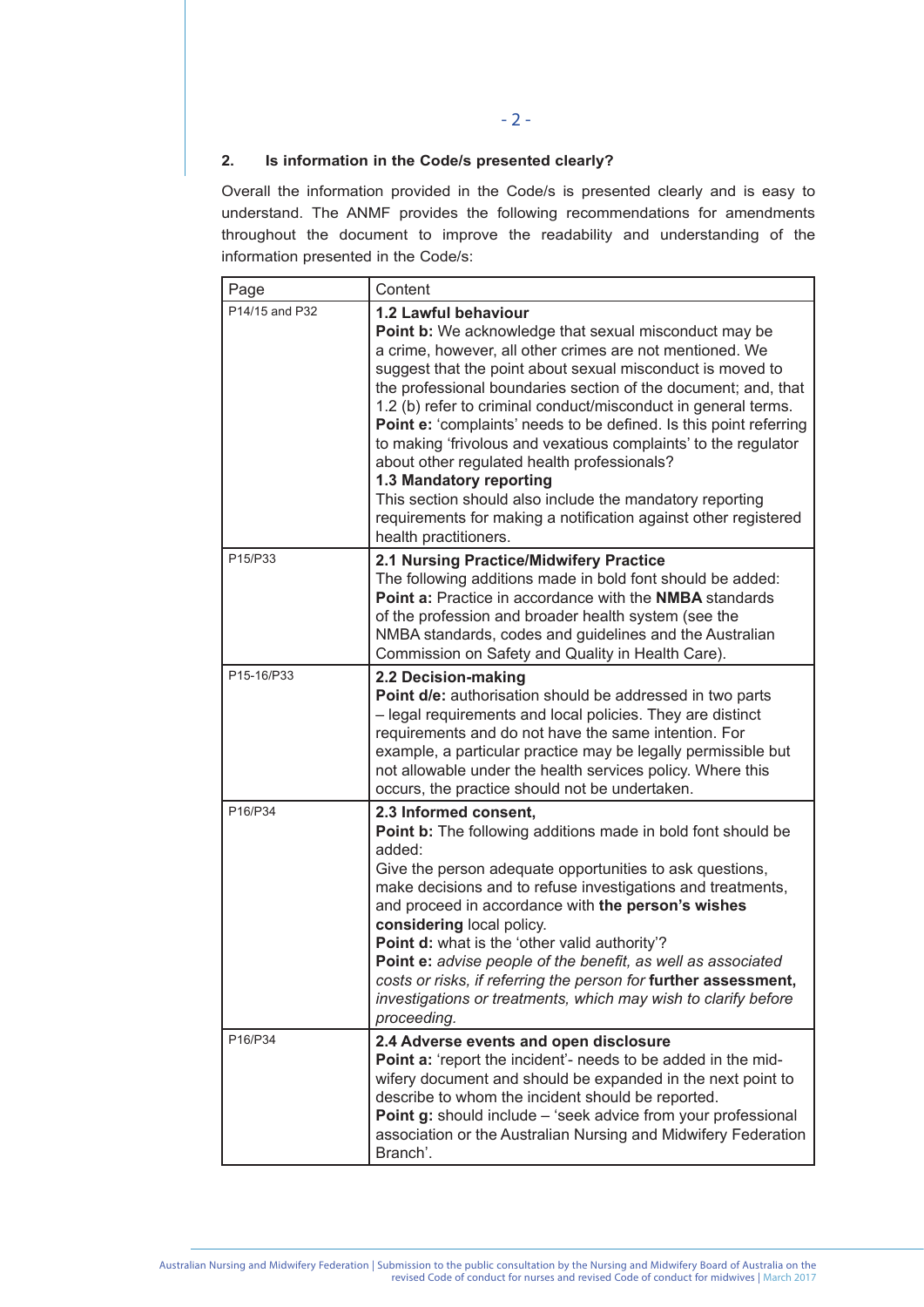| P17/P35         | 3.1 Aboriginal and/or Torres Strait Islander peoples<br>There are a number of times within this section where<br>Aboriginal and/or Torres Strait Islander peoples are referred to<br>as 'Aboriginal and/or Torres Strait Islander people'. This needs<br>to be corrected.                                                                                                                                                                                                                                                                                                                                       |
|-----------------|-----------------------------------------------------------------------------------------------------------------------------------------------------------------------------------------------------------------------------------------------------------------------------------------------------------------------------------------------------------------------------------------------------------------------------------------------------------------------------------------------------------------------------------------------------------------------------------------------------------------|
| P17/P35         | 3.2 Culturally safe and respectful practice<br>Point d: 'avoid bias' should be changed to 'be aware of bias'                                                                                                                                                                                                                                                                                                                                                                                                                                                                                                    |
| P18/P36-37      | 3.5 Confidentiality and privacy<br>Point e: identifying 'other online platforms' as an area to<br>not transmit, share or post confidential information is not<br>appropriate. This broad statement denies the fact that many<br>digital health systems use secure online platforms for care<br>related information management. This sentence needs to be<br>reworded.<br>Point f: this point needs to be expanded to include 'support<br>people to manage and control their own information in a<br>digital platform such as the My Health Record'.                                                             |
| P <sub>19</sub> | 3.6 End-of-life care<br><b>Point d:</b> should state 'in accordance with health service/<br>organisation policy, and applicable legislation'.<br>Also, point d should be added to the midwifery document.                                                                                                                                                                                                                                                                                                                                                                                                       |
| P19/P37-38      | <b>4.1 Professional boundaries</b><br>The ANMF supports the wording within the current code of<br>conduct under statement 8 and recommends it is added into<br>this section. We use this information on a regular basis with<br>our members and believe it is clear and concise.                                                                                                                                                                                                                                                                                                                                |
|                 | <b>Conduct Statement 8</b><br>Nurses promote and preserve the trust and privilege inherent<br>in the relationship between nurses and people receiving care                                                                                                                                                                                                                                                                                                                                                                                                                                                      |
|                 | Explanation<br>1. An inherent power imbalance exists within the relationship<br>between people receiving care and nurses that may make<br>the persons in their care vulnerable and open to exploitation.<br>Nurses actively preserve the dignity of people through<br>practised kindness and respect for the vulnerability and<br>powerlessness of people in their care.                                                                                                                                                                                                                                        |
|                 | Significant vulnerability and powerlessness can arise from<br>the experience of illness and the need to engage with the<br>health care system. The power relativities between a person<br>and a nurse can be significant, particularly where the person<br>has limited knowledge; experiences pain and illness; needs<br>assistance with personal care; belongs to a marginalised<br>group; or experiences an unfamiliar loss of self-determination.<br>This vulnerability creates a power differential in the relationship<br>between nurses and persons in their care that must be<br>recognised and managed. |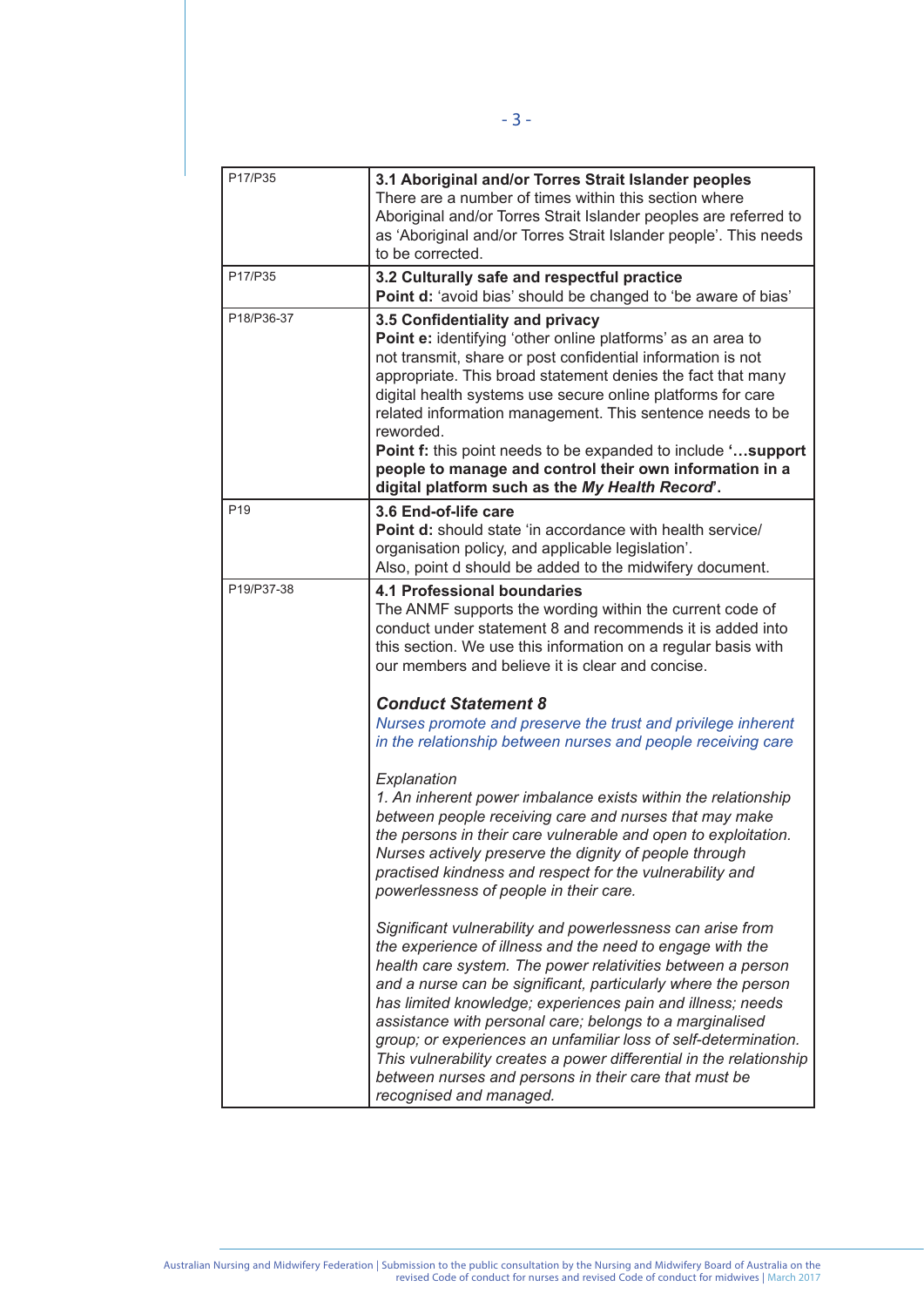|            | 2. Nurses take reasonable measures to establish a sense of<br>trust in people receiving care that their physical, psychological,<br>emotional, social and cultural wellbeing will be protected when<br>receiving care. Nurses recognise that vulnerable people,<br>including children, people with disabilities, people with mental<br>illness and frail older people in the community, must be<br>protected from sexual exploitation and physical harm.<br>3. Nurses have a responsibility to maintain a professional<br>boundary between themselves and the person being cared<br>for, and between themselves and others, such as the person's<br>partner and family and other people nominated by the person<br>to be involved in their care.<br>4. Nurses fulfil roles outside the professional role, including<br>those as family members, friends and community members.<br>Nurses are aware that dual relationships may compromise<br>care outcomes and always conduct professional relationships<br>with the primary intent of benefit for the person receiving care.<br>Nurses take care when giving professional advice to people<br>with whom they have a dual relationship (e.g. a family member<br>or friend) and advise them to seek independent advice due to<br>the existence of actual or potential conflicts of interest.<br>5. Sexual relationships between nurses and persons with<br>whom they have previously entered into a professional<br>relationship are inappropriate in most circumstances and<br>could amount to unprofessional conduct or professional<br>misconduct.<br>Such relationships automatically raise questions of integrity<br>in relation to nurses exploiting the vulnerability of persons<br>who are or who have been in their care. Consent is not an<br>acceptable defence in the case of sexual or intimate behaviour<br>within such relationships.<br>6. Nurses should not be required to provide nursing care to<br>persons with whom they have a pre-existing nonprofessional<br>relationship, reassignment of the persons to other nurses for |
|------------|---------------------------------------------------------------------------------------------------------------------------------------------------------------------------------------------------------------------------------------------------------------------------------------------------------------------------------------------------------------------------------------------------------------------------------------------------------------------------------------------------------------------------------------------------------------------------------------------------------------------------------------------------------------------------------------------------------------------------------------------------------------------------------------------------------------------------------------------------------------------------------------------------------------------------------------------------------------------------------------------------------------------------------------------------------------------------------------------------------------------------------------------------------------------------------------------------------------------------------------------------------------------------------------------------------------------------------------------------------------------------------------------------------------------------------------------------------------------------------------------------------------------------------------------------------------------------------------------------------------------------------------------------------------------------------------------------------------------------------------------------------------------------------------------------------------------------------------------------------------------------------------------------------------------------------------------------------------------------------------------------------------------------------------------------------------------------------------------------|
|            | care should be sought where possible.<br>7. Nurses take all reasonable steps to ensure the safety and<br>security of the possessions and property of persons requiring<br>and receiving care.                                                                                                                                                                                                                                                                                                                                                                                                                                                                                                                                                                                                                                                                                                                                                                                                                                                                                                                                                                                                                                                                                                                                                                                                                                                                                                                                                                                                                                                                                                                                                                                                                                                                                                                                                                                                                                                                                                     |
| P20/P38    | 4.3 Legal, insurance and other assessments                                                                                                                                                                                                                                                                                                                                                                                                                                                                                                                                                                                                                                                                                                                                                                                                                                                                                                                                                                                                                                                                                                                                                                                                                                                                                                                                                                                                                                                                                                                                                                                                                                                                                                                                                                                                                                                                                                                                                                                                                                                        |
|            | Point c: 'duty of care' should be defined in the glossary.                                                                                                                                                                                                                                                                                                                                                                                                                                                                                                                                                                                                                                                                                                                                                                                                                                                                                                                                                                                                                                                                                                                                                                                                                                                                                                                                                                                                                                                                                                                                                                                                                                                                                                                                                                                                                                                                                                                                                                                                                                        |
| P21/P38-39 | <b>4.4 Conflicts of interest</b><br>Point b: conscientious objection should be defined in the<br>glossary.                                                                                                                                                                                                                                                                                                                                                                                                                                                                                                                                                                                                                                                                                                                                                                                                                                                                                                                                                                                                                                                                                                                                                                                                                                                                                                                                                                                                                                                                                                                                                                                                                                                                                                                                                                                                                                                                                                                                                                                        |
| P21/P39    | 4.5 Financial arrangements and gifts<br>Point d: The following additions made in bold font should be<br>added:<br>Not become financially or legally involved with a person<br>for whom they have or are currently providing care, for<br>example through the establishment of bequests, powers of<br>attorney, loans and investment schemes, and                                                                                                                                                                                                                                                                                                                                                                                                                                                                                                                                                                                                                                                                                                                                                                                                                                                                                                                                                                                                                                                                                                                                                                                                                                                                                                                                                                                                                                                                                                                                                                                                                                                                                                                                                  |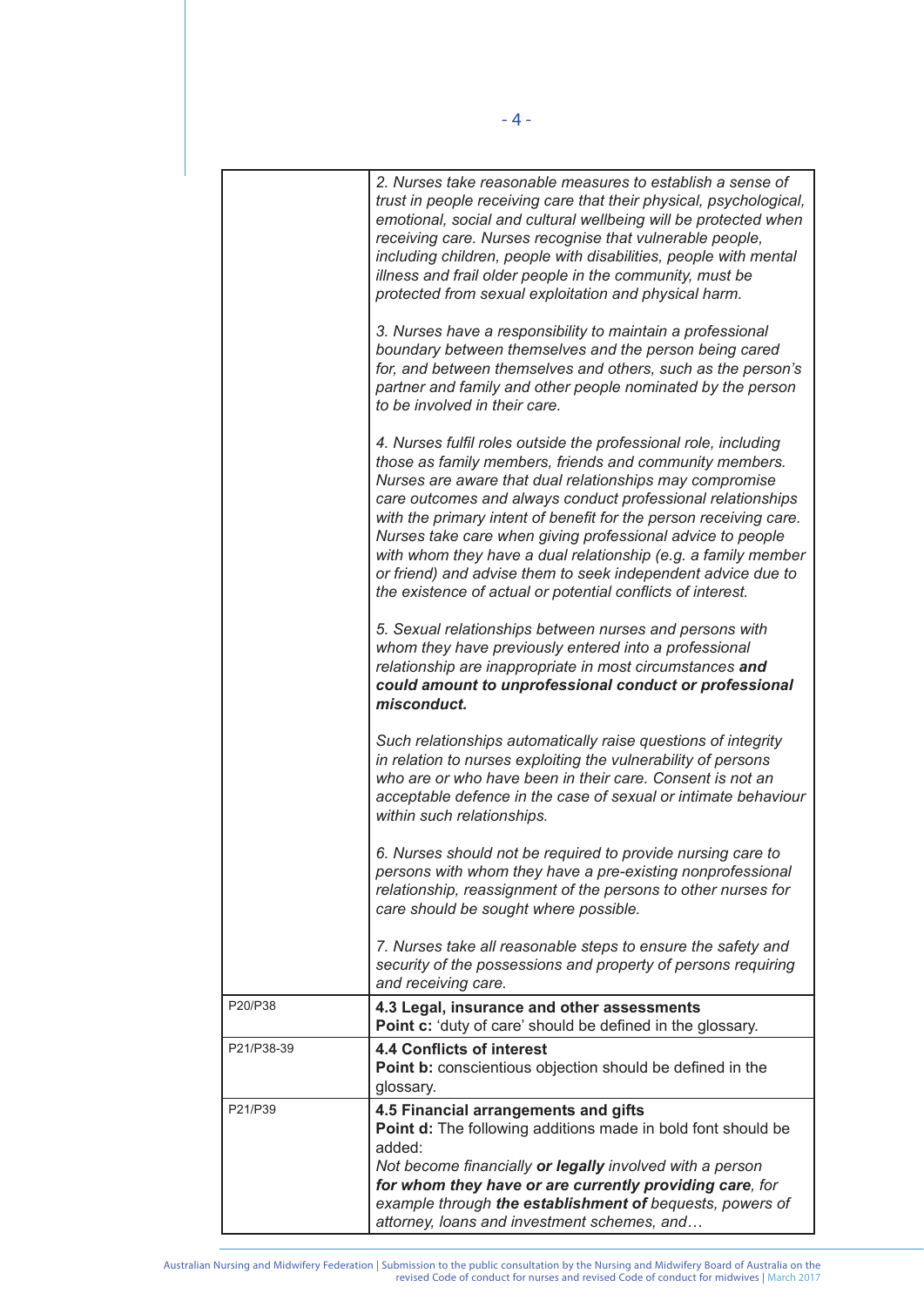| P21/P39    | 5.1 Teaching and supervising<br>Another point should be added to this section outlining the<br>accountability and responsibilities for registered nurses and<br>midwives in delegating to, and supervising students. The<br>second sentence of the stem should be amended to state:<br>In their teaching and supervisor roles registered nurses and<br>midwives must:'                                                                                                                                                          |
|------------|---------------------------------------------------------------------------------------------------------------------------------------------------------------------------------------------------------------------------------------------------------------------------------------------------------------------------------------------------------------------------------------------------------------------------------------------------------------------------------------------------------------------------------|
| P22/P40-41 | 7.1 You and your colleagues' health<br>Point a: Nurses and midwives must understand the principles<br>of public health interventions. While it is ideal that nurses and<br>midwives maintain their health it is unreasonable to include<br>must 'maintain their health' in the code of conduct. While<br>nurses or midwives who smoke are not enacting the principles<br>of health promotion, smoking is not an illegal activity.<br>Point c: Remove the term 'impaired', as it is a legal test<br>defined in the National Law. |

- 5 -

# **3. Is information in the Code/s applicable to clinical and non-clinical practice settings?**

The ANMF supports the content presented within the draft Code of Conduct/s as being able to be applied to all practice settings. Reference to clinical and non-clinical practice should be removed from the Code's introductory paragraphs and replaced with all practice settings.

# **4. At this stage, the NMBA has developed separate codes for nursing and midwifery. What are your views on either a separate or a combined code of conduct for nurses and midwives?**

At this time, the ANMF is unable to reach a consensus position in response to this question, as Branches' views are divided. There are strong arguments to support both the position of combining the codes of conduct and for the codes of conduct remaining separate.

Rationales for each of these approaches are outlined below:

#### **Combined Codes**

The establishment of a joint or combined code of conduct for nurses and midwives provides direction for the professions and the public which unambiguously addresses the expected conduct of both a nurse and/or a midwife as a health professional. Conduct expected of nurses and midwives while practising, is not directly related to the type of practice they undertake, but rather to the standard expected of them as health professionals.

The proposed codes are the same save for the terms: 'patient or client' for nursing and 'women' for midwives. The majority of registered midwives in Australia are dual registered as nurses and midwives. Given the large number of regulatory documents that govern nursing and midwifery practice, duplication of the codes of conduct as separate codes is unnecessary.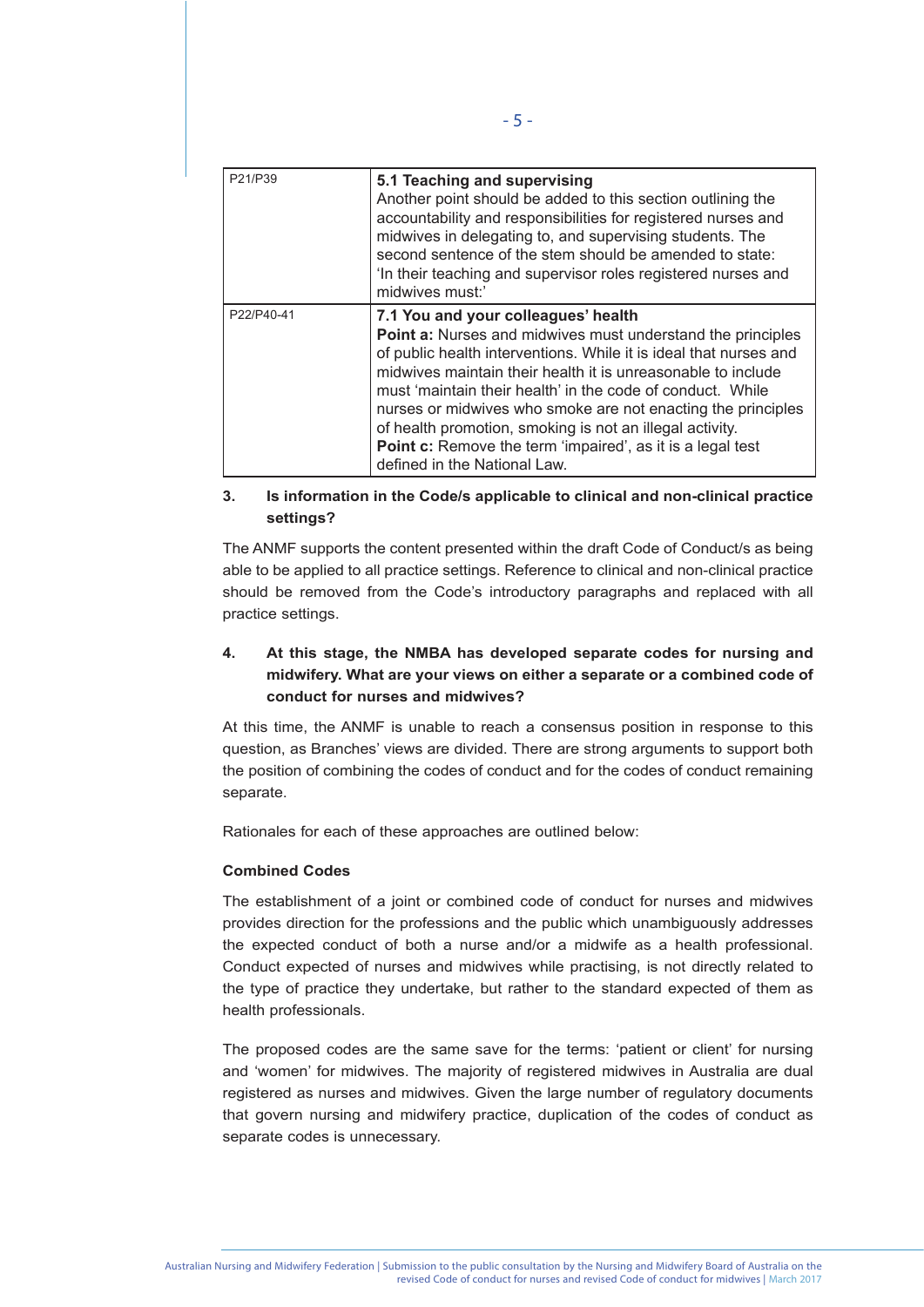#### **Separate Codes**

As nursing and midwifery are separate professions in Australia, there needs to be separate codes for nursing and midwifery to reflect this clear differentiation of practice. It is also recognised that nursing and midwifery have a different philosophical basis for their practise and therefore it would be inappropriate to combine the codes.

Further, the NMBA and AHPRA are clear, that whilst some aspects of practice may be consistent between the two professions, the auditing of individual practitioners regarding compliance with registration standards presumes a clear separation between the standards for practice of the two professions.

Should the Codes remain separate, they should very closely mirror one another to ensure consistency of understanding and application.

**5. The NMBA wants to get the language used in the codes right and use terms applicable to as many clinical and non-clinical settings as possible. The NMBA has adopted person or people to refer to individuals who enter into professional relationship with a nurse or midwife. Do you support this approach or is there an alternative?** 

There should be consistency of terms used in all NMBA documents. The use of the term 'person' to refer to individuals who enter into a professional relationship with a nurse or midwife, is supported as this is an inclusive term.

The ANMF notes the importance of using terms that are inclusive for all those being cared for by a midwife. For a person who identifies himself as a man, or not as a woman, and is pregnant, it would be discriminatory to use the term woman/ women in the Code of Conduct for midwives, for this man or person. In 2014, men gave birth to fifty four babies in Australia<sup>iii</sup>. There is an increasing number of people who identify as a man or as intersex, having babies in this country. As such, the use of the term 'person' is more appropriate.

**6. Various terms have been used previously to capture the interaction between the nurse or midwife and the person receiving care. 'Professional relationship' is used in the draft** *Codes of conduct* **to capture this interaction, irrespective of the nurse or midwife's context of practice. Do you support the use of the term 'professional relationship' as an appropriate description of the interaction between the nurse or midwife and the person receiving care or is there an alternative?** 

The ANMF supports the term 'professional relationship' to define the care relationship between a person being cared for by a nurse or midwife.

iii ihttp://www.dailytelegraph.com.au/news/nsw/pregnant-men-new-statistics-reveal-men-have-given-birth-to-54 babies-in-australia/news-story/ed8a56f4b906d20a4093c82562173c8e